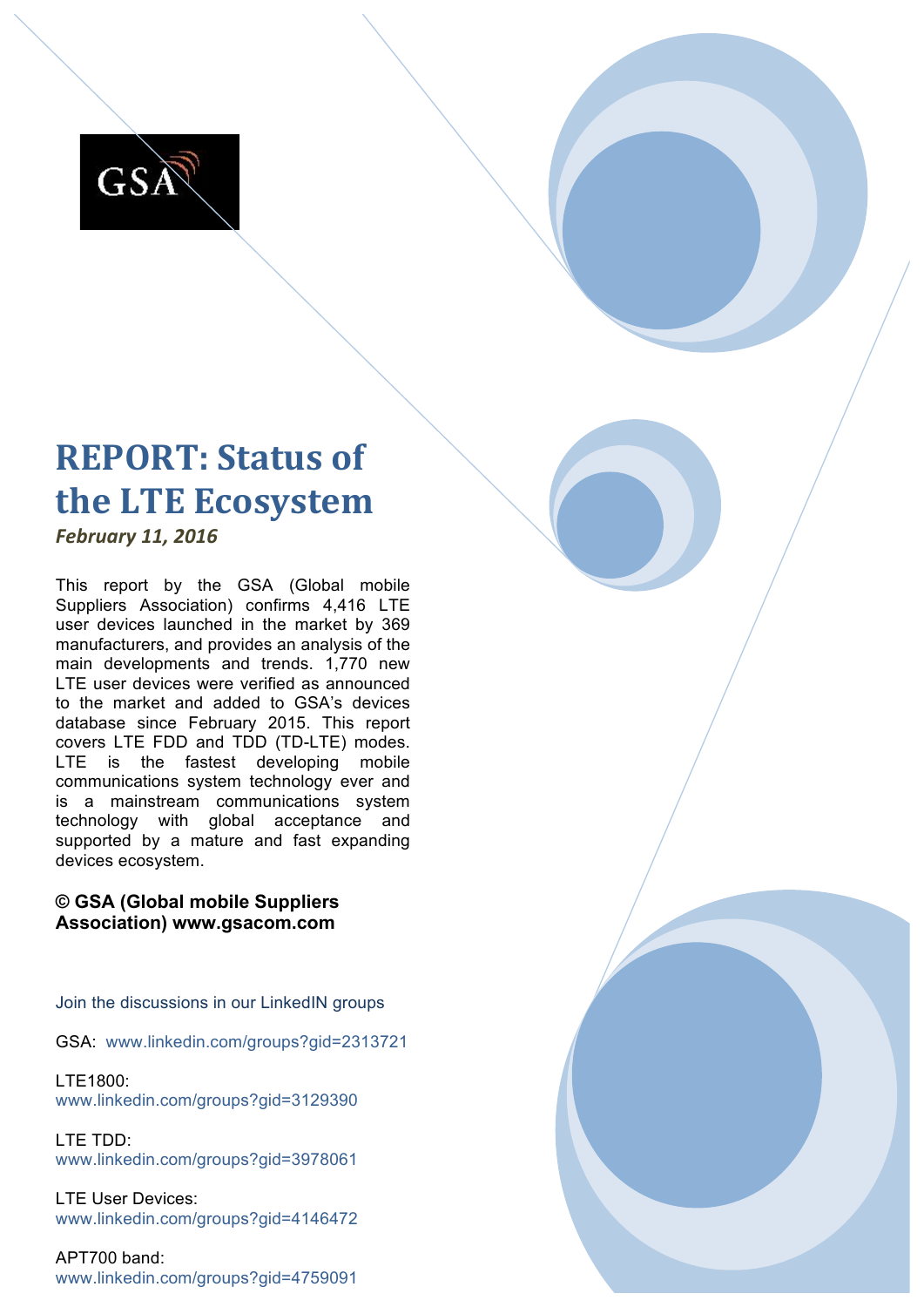## **4,416 LTE User Devices**

GSA monitors and researches worldwide mobile broadband developments and publishes facts, statistics and trends. 480 LTE networks are commercially launched globally (GSA: *Evolution to LTE report: January 25, 2016)*. GSA forecasts there will be 550 networks launched by end 2016. There were over 1 billion LTE subs globally by end 2015.

4,416 LTE user devices including frequency and operator variants from 369 suppliers are verified as announced by GSA. 1,770 devices are added to GSA's database (GAMBoD) since February 2015 i.e. 67% growth. The number of suppliers grew 34% in the same period (February 2015 = 275 suppliers).



## **4,416 LTE user devices - form factors**

*February 2016 © GSA – Global mobile Suppliers Association*

The **smartphone** is the largest LTE device category. 2,706 smartphones including operator and frequency variants are announced, giving an improved 61.2% share of all LTE device types. The LTE tablet PC segment is also fast-growing.



#### **LTE user devices growth**

*February 2016 © GSA – Global mobile Suppliers Association*

#### **Download above charts via the links on www.gsacom.com**

Most devices operate in the FDD mode while the number of terminals that support LTE TDD (TD-LTE) continues to grow and gain share. 1,746 devices i.e. almost 40% of all LTE devices, support the LTE TDD (TD-LTE) mode.

## **LTE device frequency bands**

LTE networks are operating commercially in several bands (see chart *"Spectrum used in LTE networks (FDD and TDD deployments)"* via the link on http://www.gsacom.com

The table below confirms the **bands that are most supported** by the devices ecosystem. Several devices are multiband and/or multimode.

| <b>LTE FDD</b>         |               |
|------------------------|---------------|
| 1800 MHz band 3        | 2,381 devices |
| 2600 MHz band 7        | 2,083 devices |
| 2100 MHz band 1        | 1,927 devices |
| 800 MHz band 20        | 1,247 devices |
| 800/1800/2600 tri-band | 1,157 devices |
| AWS band 4             | 1,009 devices |
| 850 MHz band 5         | 973 devices   |
| 900 MHz band 8         | 962 devices   |
| 700 MHz band 17        | 829 devices   |
| 1900 MHz band $2$      | 803 devices   |
| 700 MHz band 13        | 545 devices   |
| 1900 MHz band 25       | 232 devices   |
| APT700 band 28         | 260 devices   |
| 700 MHz band 12        | 188 devices   |

| <b>LTE TDD</b>      |               |
|---------------------|---------------|
| 2300 MHz band 40    | 1,269 devices |
| 2600 MHz band 38    | 1,074 devices |
| 2600 MHz band 41    | 998 devices   |
| 1900 MHz band 39    | 882 devices   |
| 3500 MHz band 42/43 | 56 devices    |

*February 2016 © GSA – Global mobile Suppliers Association*

*Note 1: Manufacturers have not declared operating frequencies or fallback modes for some products*

*Note 2: Certain products are carrier or country specific and are therefore not available in all markets*

## **LTE / 3G fallback support**

**90.4% of all LTE devices** can operate on a 3G technology, with breakdown as follows:

- 3,292 LTE devices can operate on either HSPA, HSPA+ or DC-HSPA+ networks
- 2,069 LTE devices support DC-HSPA+
- 793 LTE devices support TD-SCDMA
- 760 LTE devices support EV-DO

#### **98% of LTE phones are multimode/3G capable** *49.6% of LTE phones support DC-HSPA+*

**94.5% of LTE tablets are multimode/3G capable** *45.8% of LTE tablets support DC-HSPA+*

#### **Category 4 UE devices**

LTE UE device Category 4 offers an enhanced user experience and a theoretical peak downlink rate up to 150 Mbps with peak uplink up to 50 Mbps on compatible networks. LTE-Advanced deployment is a major trend with wide-scale commercialization of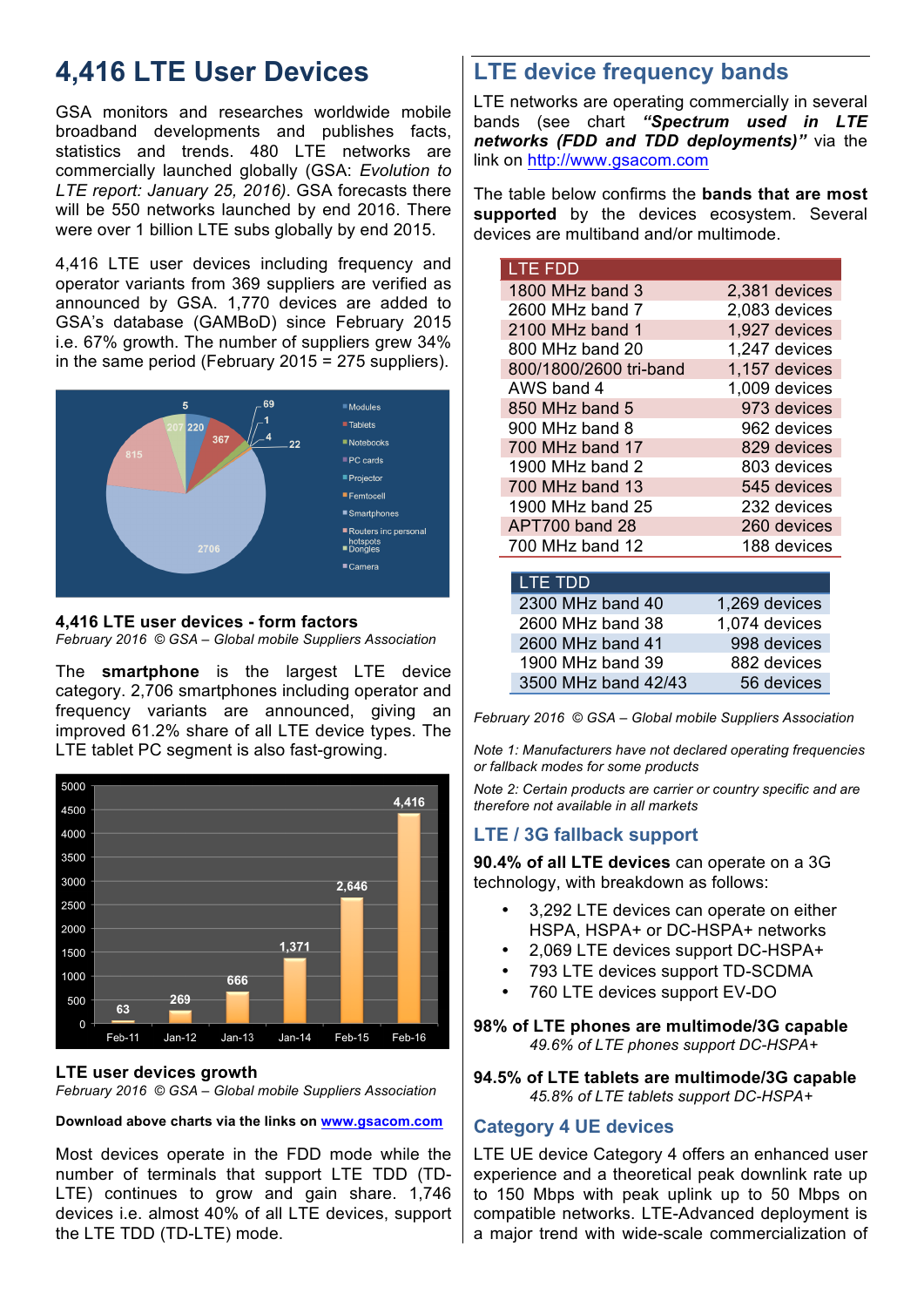carrier aggregation to combine different spectrum bands for greater bandwidth. Many operators have launched or are deploying networks supporting Cat 4 devices. **2,159 devices support UE Category 4 and beyond**, i.e. 49% of all LTE devices.

#### **Category 6 UE devices**

Deployment of LTE-Advanced systems supporting Category 6 user devices (theoretical peak downlink up to 300 Mbps where 40 MHz of paired spectrum is used) is a major industry trend. **259 devices support UE Category 6 and beyond** including small cells, routers, MiFis, smartphones and tablets.

#### **Category 9 UE devices**

At least 8 Category 9 devices are launched (up to 450 Mbps downlink) plus 2 Category 12 UE devices (up to 600 Mbps downlink, 100 Mbps uplink).

For an update on global LTE-Advanced network deployments, download these brief status reports (via the links on http://www.gsacom.com):

- § *SNAPSHOT: LTE-Advanced global status*
- § *LTE-Advanced Carrier Aggregation deployments: peak speeds (note: this is a restricted access paper)*

#### **VoLTE User Devices**

118 operators are investing in VoLTE enabling an HD voice experience for LTE users. **300 VoLTEcapable devices** (including carrier and frequency variants) including **275 smartphones** are announced, and offered by all the leading vendors.

#### **eMBMS (LTE Broadcast)**

Devices capable of supporting LTE Broadcast services are now identified in GSA's research.

## **1800 MHz: most popular LTE band**

1800 MHz is the most popular spectrum for LTE deployments, used in over 44% of commercially launched LTE networks globally.

#### See GSA's *SNAPSHOT: LTE1800 global status*  report.

*GSA believes that 1800 MHz (band 3) will continue as the prominent band for LTE deployments for the foreseeable future and remain as the major enabling band for international LTE roaming.*

1800 MHz (3GPP band 3) has the largest LTE user devices ecosystem. 54% of all LTE devices can operate in band 3 spectrum. **2,381 LTE1800 (band 3) user devices are announced.** 1,614 LTE1800 smartphones represents almost 68% of the total number of LTE1800 devices, and 152 are UE Category 6 devices. 204 LTE1800 tablets means 8.6% share of the LTE1800 device ecosystem.

## **US WCS 2.3 GHz spectrum**

LTE networks are being deployed in band 30 (2305- 2315 MHz / 2350-2360 MHz) spectrum. GSA is tracking the ecosystem and confirmed 13 band 30 user devices are announced (10 phones, 3 tablets).

## **LTE in 450 MHz band (LTE450)**

3GPP band 31 devices (452.5 - 457.5 MHz / 462.5 - 467.5 MHz) are included in GSA's tracking.

3 LTE450 CPEs were identified in GSA's research.

## **APT700 band**

Adoption of the APT700 band plan (698-806 MHz) by most countries across APAC and Latin America represents a major opportunity for global spectrum harmonization for LTE systems, paving the way for ensuring the greatest economies of scale for mobile broadband devices and capacity, and roaming.

#### **APT700 FDD band plan (3GPP Band 28)**

2 x 45 MHz plus guard band

- 703-748 MHz for the uplink
- 10 MHz guard band
- 758-803 MHz for the downlink

#### **The FDD plan (Band 28) has the most support.**

GSA is not aware of any country or regulator adopting or allocating spectrum according to Band 44 (TDD configuration 703-803 MHz).

APT700 is available on a near-global basis. 43 countries have allocated, committed to, or recommend allocating APT700 FDD spectrum (band 28) for LTE deployments in markets representing approaching 4 billion people. **12 operators have commercially launched networks using APT700 band 28 FDD spectrum.** 

For more information about APT700 developments worldwide see GSA's *SNAPSHOT: APT700 global status* report – download via the link on http://www.gsacom.com

**260 APT700 band 28 devices** (i.e. FDD) comprising smartphones, tablets, CPEs & MiFis are announced by leading suppliers including Acer, Apple, Asus, Blackberry, Foxconn/InFocus, Fujitsu, HTC, Huawei, Lenovo, LG, Motorola, Oppo, Samsung, Sierra Wireless, Sony Mobile, TCL/Alcatel, and ZTE*.* 

Visit the **APT700 community on the GSA website** *http://gsacom.com/communities/apt700/*

**APT700 band** LINKEDIN group: http://www.linkedin.com/groups?gid=4759091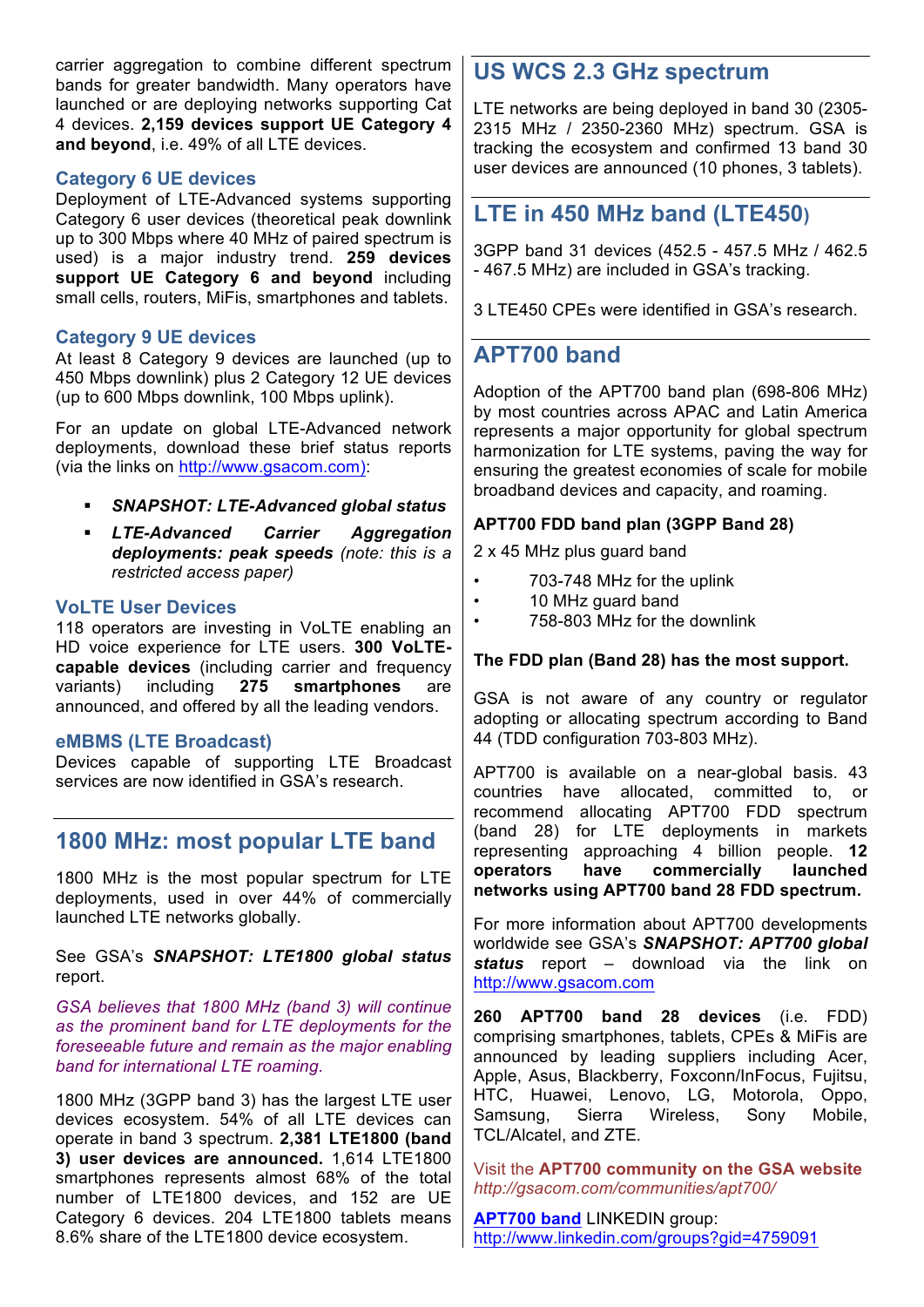## **LTE TDD devices**

3GPP decided from the beginning that LTE must support both FDD and TDD modes with the minimum possible difference between the two modes. The emphasis has been on leveraging synergies between the modes to the largest extent possible. The result is that almost all parts of the LTE specifications are the same for both FDD and TDD. For the current worldwide LTE TDD market situation including network deployments and commercial launches see the *SNAPSHOT: LTE TDD (TD-LTE) global status* report – download via the link on www.gsacom.com

The availability of LTE user devices for TDD systems is well established. **1,746 devices can operate in LTE TDD mode (TD-LTE),** supporting the growing number of LTE operators using unpaired spectrum. The smartphone is the largest device category: 1,124 smartphones are included in GSA's database. Several more products are progressing through GSA's verification process.



**1,746 LTE TDD user devices - form factors** *February 2016 © GSA – Global mobile Suppliers Association*

Bands 40 (2.3 GHz) and 38 (2.6 GHz) have the largest choice of TDD terminals with bands 39 and 41 also being mature.

- Terminal support for band 40 = 72.7%
- Terminal support for band  $38 = 61.5\%$
- Terminal support for band 41 = 57.1%
- Terminal support for band  $39 = 50.5\%$
- Terminal support bands 42/43 = 3.2%

There is a good choice of multiband and dual mode FDD-TDD devices. The band 3/40 combination (relevant in India, for example) has 702 devices, while the band 7/40 combination has 549 devices.

Several operators are committed to deploying LTE TDD systems in 3.5 / 3.6 GHz spectrum (bands 42, 43), representing an exciting and important global opportunity for the industry. 56 LTE user devices for bands 42/43 are announced.

## **Devices analysis using GAMBoD**

GSA's unique database of 4,416 LTE user devices referred to in this report is available for study by authorized users of our GAMBoD-LTE analysis tool. The database is updated quarterly.

GAMBoD - **G**SA **A**nalyzer for **M**obile **B**r**o**adband **D**evices, is a unique search and analysis tool developed by GSA for mobile broadband devices, enabling searches of GSA's devices databases by supplier, form factor, features, peak downlink and uplink speeds, and operating frequency. Results are presented to the user as lists, spreadsheets or charts. Charts may be inserted into documents or presentations, referencing GSA as the source. An RSS feed can be set up by users to alert when GSA adds new devices to its databases.

Visit www.gsacom.com/gambod

**With GAMBoD-LTE** search 4,416 LTE devices by:

- *Manufacturer name*
- *Product model number or name*
- *Form factor*
- *FDD selector bands 1,2,3,4,5,7,8,12,13,14, 17,20,21,25,28,30,31*
- *TDD selector bands 38,39,40,41,42/43,44*
- *Support for Cat 4, Cat 6, Cat 9, Cat 12 UEs*
- *Support for VoLTE*
- *Support for eMBMS (LTE Broadcast)*
- *3G fallback technology supported: HSPA, HSPA+, DC-HSPA+, EV-DO, or TD-SCDMA*

Access to GAMBoD is available only to qualified website users, which GSA defines as being either:

- Registered site users who are employees of the GSA Member companies *List of Member companies and Associates http://gsacom.com/members/*
- Registered site users who are employees of network operators (mobile or fixed)
- Registered site users who are employees of "Associate of GSA" enterprises (see below)

In all cases, users must be registered on the GSA website with their corporate email address.

#### **ASSOCIATE of GSA SUBSCRIPTION**

GSA offers medium and large-size enterprises the opportunity to subscribe as an "Associate of GSA" for which an annual fee is payable, with the principle benefits of a licence for its employees to use the GAMBoD database and analysis tool, as well as enabling access to all GSA reports including restricted materials such as the *Evolution to LTE report* (updated quarterly) and *LTE-Advanced Peak Speeds report* (updated quarterly). "Associate of GSA" is not a GSA membership category.